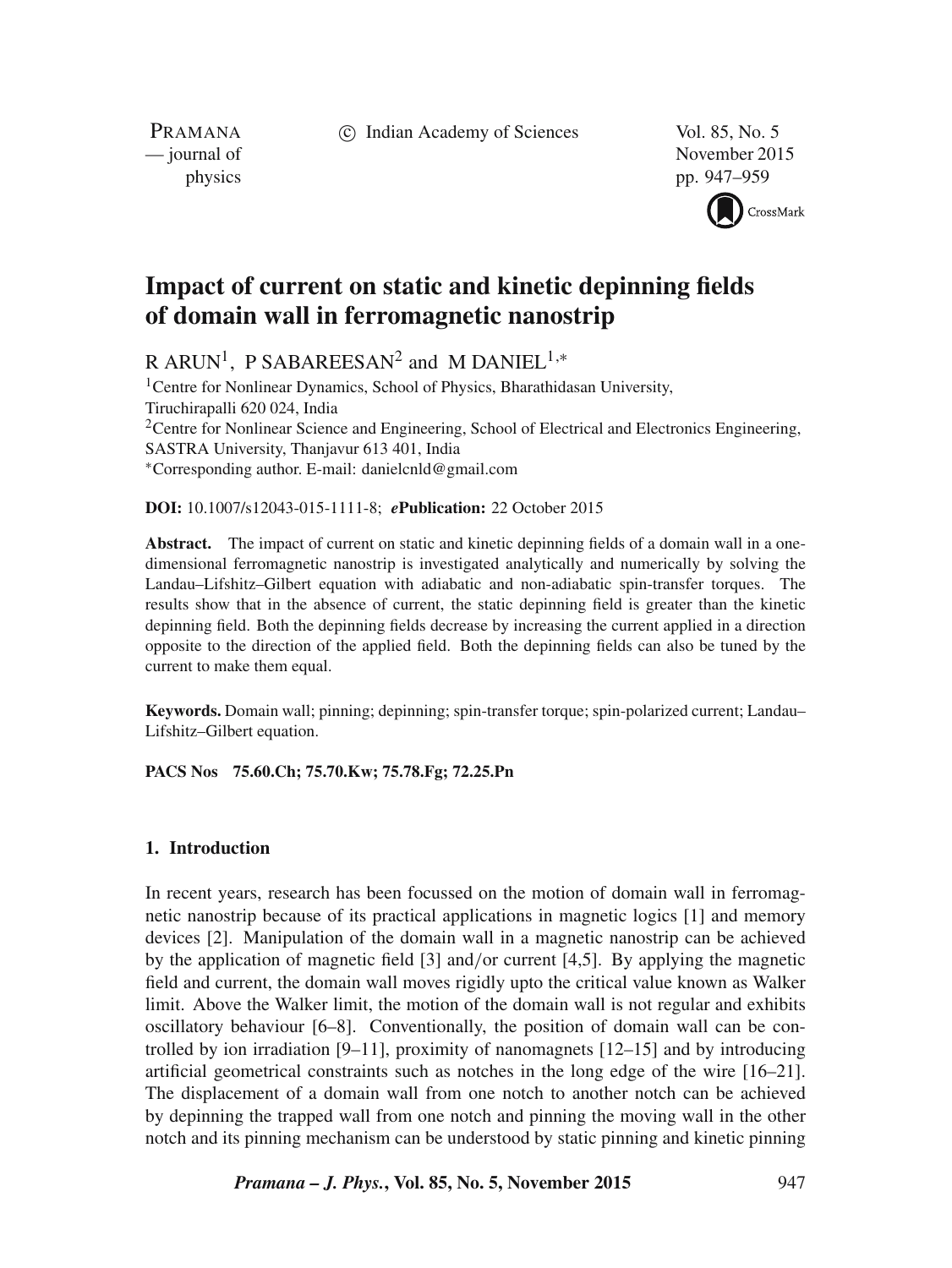## *R Arun, P Sabareesan and M Daniel*

respectively. The trapped domain wall can be depinned from a notch when the applied magnetic field is above the threshold magnetic field, which is called the static depinning field. Similarly, the moving domain wall cannot be trapped, when it crosses the notch if the applied magnetic field is above the threshold magnetic field, which is known as the kinetic depinning field. The static and the kinetic depinning fields are independent of the shape of the notch (whether it is rectangle or triangle) and the kinetic depinning field depends on the chirality of the domain wall [17,19].

Instead of producing a notch by single triangle, one can create the notch by two symmetrical triangles in the nanostrip which has more advantage than the single one because of the irrelevance of static depinning field on the chirality and propagation direction of a domain wall [19]. Recently, Sung-Min Ahn et al [22,23] have found the following results for the notch created by two symmetrical triangles: The static and kinetic depinning fields decrease with the increase of the width of the nanowire [22] and the static depinning field is greater than the kinetic depinning field [23]. For these results, they have modelled the pinning field created by the notch as a step function. Though there are plenty of studies in field-driven domain wall pinning, the study of domain wall pinning in the presence of current is limited. When the applied current is above the threshold, the trapped domain wall in a notch can be untrapped, and the corresponding current is known as static depinning current. It increases when the notch depth [24] and notch angle [25] are increased. And also, the static depinning field reduces when the current is applied in a direction opposite to the direction of the domain wall propagation [26]. The static depinning current increases or decreases with the increase of doping concentration or magnetic field respectively [27].

In this paper, the dynamical equation of domain wall with a symmetrical notch has been solved analytically and numerically. The results show the variation of static and kinetic depinning fields and the equivalence of both depinning fields in the presence of current. The paper is organized as follows: The model of the domain wall along with the pinning field is discussed in §2 and the corresponding equations for velocity, width and excitation angle of the domain wall are derived analytically in §3 in the presence of current along with the pinning field. The numerical results are explained in  $\S 4$  and finally the results are summarized in §5.

# **2. Model**

We consider an infinitely long ferromagnetic nanostrip with a single Neel-type transverse domain wall (as shown in figure 1a) as our model to study the phenomena of static and kinetic pinning of the domain wall. The pinning field is introduced by etching the centre of the nanostrip with an artificial notch which is in the form of symmetrical triangles as shown in figure 1a. This symmetrical nature of the notch is more advantageous than the asymmetrical notch because of its ability to create a unique static depinning field irrespective of the polarity of the domain wall and its propagation direction. The two domains of the ferromagnetic nanostrip are separated by a domain wall with opposite magnetizations  $(M)$  along the easy axis  $(x-axis)$  and the arrows in the strip show the direction of magnetization. The external time-varying magnetic field  $(H(t))$  and current  $J(t)$  are applied along the positive and negative x-directions respectively. In figure 1b,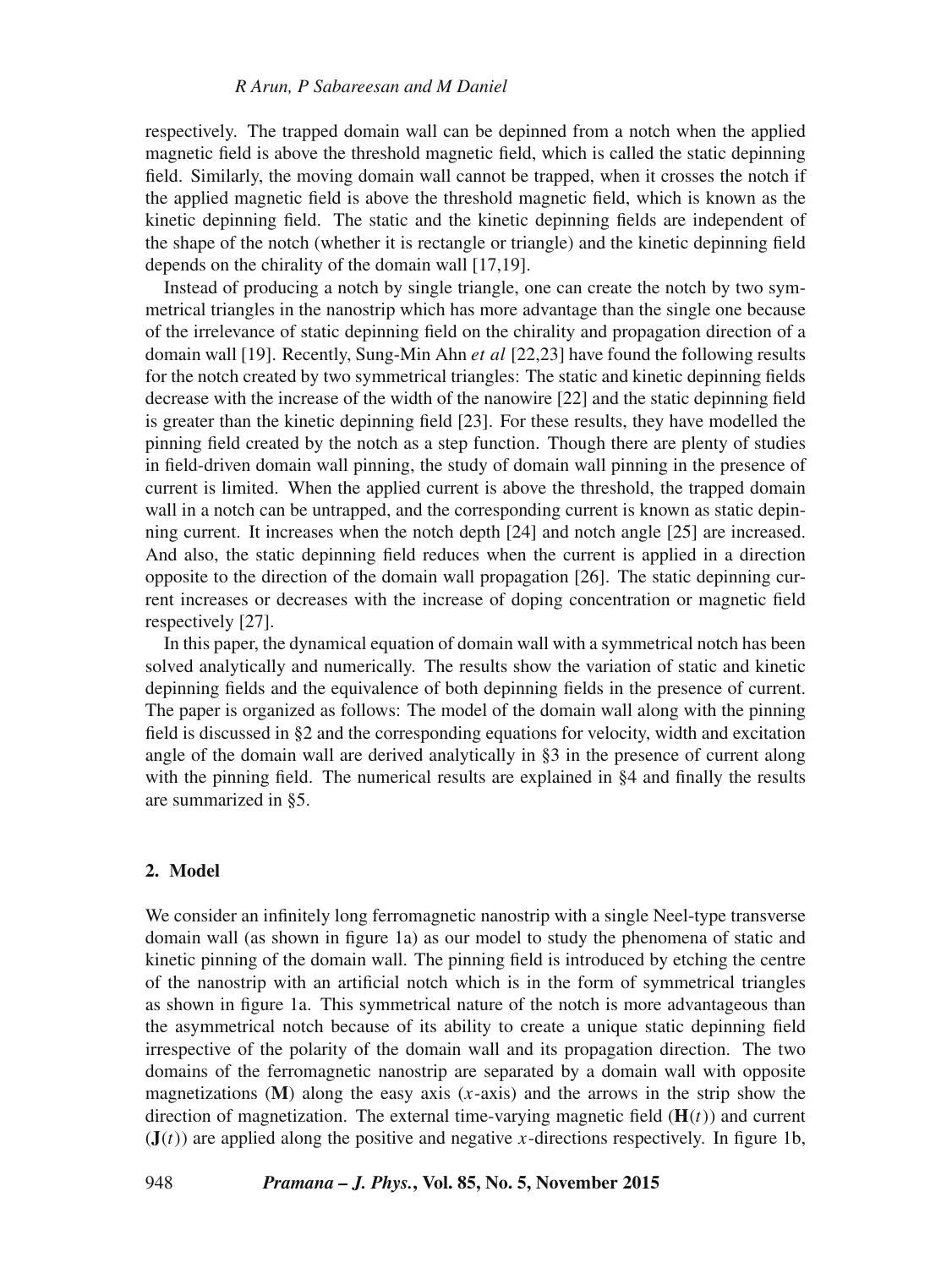

**Figure 1.** (**a**) A schematic diagram of the ferromagnetic nanostrip having an artificial notch in the form of two symmetrical triangles which is taken as our model and its magnetization varies only along x-direction. The current density **J** and external magnetic field **H** have been applied in the negative x-direction and positive x-direction respectively. (**b**) Representation of magnetization in terms of spherical coordinates.

 $\hat{\mathbf{x}}$ ,  $\hat{\mathbf{y}}$ ,  $\hat{\mathbf{z}}$  represent the unit vectors along x, y and z directions respectively and the angles  $\theta$ refers to the angle between the magnetization vector  **and the positive x-direction and**  $\Phi$  refers to the angle between the projection of **M** in  $yz$ -plane and positive y-direction. Assume that the variation of **M** takes place only along the x-direction and the angles  $\theta$  and  $\Phi$  imply the deviation of the magnetization vector from positive x-direction and xy-plane respectively. The dynamics of the domain wall is understood through the spatial and time variation of magnetization governed by the Landau–Lifshitz–Gilbert (LLG) equation in the presence of field and current. The LLG equation is written as [5]

$$
\frac{\partial \mathbf{M}(x,t)}{\partial t} = -\gamma \mathbf{M} \times \mathbf{H}_{\text{eff}} + \frac{\alpha}{M_s} \mathbf{M} \times \frac{\partial \mathbf{M}}{\partial t} - \frac{b(t)}{M_s^2} \mathbf{M} \times \left( \mathbf{M} \times \frac{\partial \mathbf{M}}{\partial x} \right) - \frac{c(t)}{M_s} \mathbf{M} \times \frac{\partial \mathbf{M}}{\partial x},
$$
\n(1a)

$$
\mathbf{M} = (M_x, M_y, M_z); \quad |\mathbf{M}|^2 = M_x^2 + M_y^2 + M_z^2 = M_s^2,
$$
 (1b)

where

$$
b(t) = \frac{P\mu_B J(t)}{eM_s},\tag{2a}
$$

$$
c(t) = \xi b(t). \tag{2b}
$$

Here,  $\gamma$  is the gyromagnetic ratio,  $\alpha$  is the Gilbert damping parameter,  $M_s$  is the saturated magnetization and  $\mathbf{H}_{\text{eff}}$  is the effective field.  $b(t)$  and  $c(t)$  represent the magnitude of the adiabatic and non-adiabatic spin-transfer torques respectively, which include the interaction of conduction electrons and the local magnetization.  $P$  is the polarization,  $J$  is the magnitude of current density,  $\mu_B$  is the Bohr magneton, e is the charge of the electron and  $ξ$  ( $≈0.01$ ) [5] is the ratio between c and b. The adiabatic spin-transfer torque corresponds to the reaction torque on the magnetization produced by the spatial variation of the spin current density [28], and the non-adiabatic spin-transfer torque corresponds to the reaction torque on the magnetization due to the continuous space variation of spatially mistracking spins between the conduction electrons and the local magnetization [5]. The initial and final velocity of a domain wall is controlled by adiabatic and non-adiabatic spin-transfer torques respectively [4,5]. The effective field  $H<sub>eff</sub>$  produced by the notch [23], includes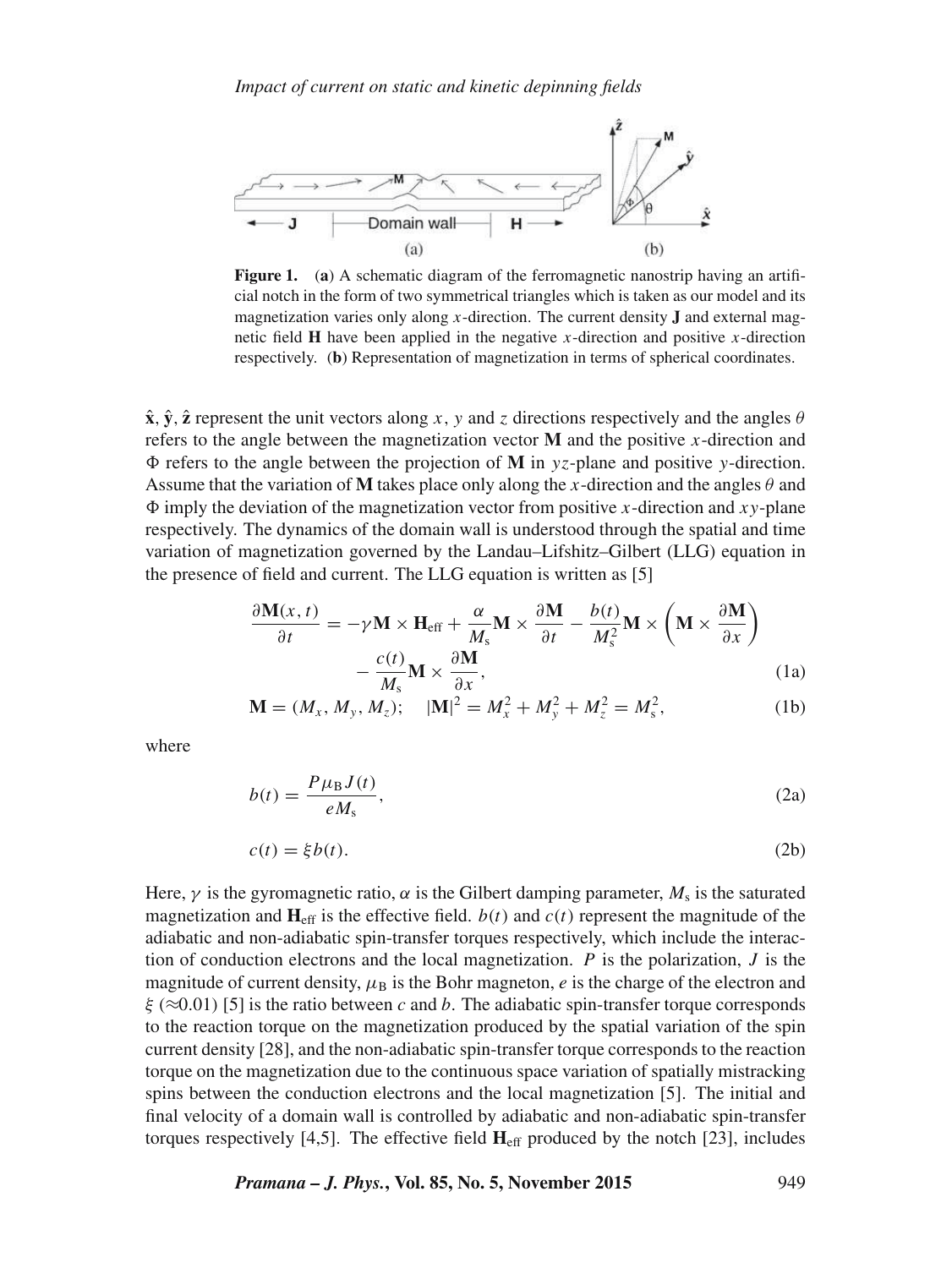the fields due to exchange energy, easy-axis anisotropy, external field, demagnetization field and the pinning field, is given by

$$
\mathbf{H}_{\rm eff} = \frac{2A}{M_s^2} \frac{\partial^2 \mathbf{M}}{\partial x^2} + \left( \frac{H_k}{M_s} M_x + H(t) - H_p U(x) \right) \hat{\mathbf{x}} - 4\pi M_z \hat{\mathbf{z}},\tag{3}
$$

where

$$
U(x) = 1, \quad \text{for } 0 < x \le \delta,\tag{4a}
$$

$$
= 0, \quad \text{otherwise.} \tag{4b}
$$

Here,  $A$  represents the exchange interaction coefficient,  $H_k$  represents the magnetocrystalline anisotropy coefficient, H is the magnitude of external magnetic field and  $4\pi M_z$ is the demagnetization field.  $H<sub>p</sub>$  is the pinning field,  $U(x)$  is the step function used to introduce the pinning field in the region  $0 < x \leq \delta$  and  $\delta$  is the range of the pinning field.

#### **3. Analytical solutions for domain wall parameters**

In order to understand the dynamics of the domain wall in pinning field, we try to solve eq. (1a). As eq. (1a) is a highly nontrivial nonlinear equation, it may be difficult to solve the same in its present form. Hence, we rewrite eq. (1a) in terms of the polar coordinates by using the transformations  $M_x = M_s \cos \theta$ ,  $M_y = M_s \sin \theta \cos \phi$ ,  $M_z = M_s \sin \theta \sin \phi$ and the resultant equations read as

$$
\frac{\partial \theta}{\partial t} + \alpha \sin \theta \frac{\partial \Phi}{\partial t} = \frac{2\gamma A}{M_s} \left( 2 \cos \theta \frac{\partial \theta}{\partial x} \frac{\partial \Phi}{\partial x} + \sin \theta \frac{\partial^2 \Phi}{\partial x^2} \right)
$$
  
\n
$$
-2\pi \gamma M_s \sin \theta \sin 2\Phi + b(t) \frac{\partial \theta}{\partial x} + c(t) \sin \theta \frac{\partial \Phi}{\partial x},
$$
(5a)  
\n
$$
\alpha \frac{\partial \theta}{\partial t} - \sin \theta \frac{\partial \Phi}{\partial t} = \frac{2\gamma A}{M_s} \left( \frac{\partial^2 \theta}{\partial x^2} - \sin \theta \cos \theta \left( \frac{\partial \Phi}{\partial x} \right)^2 \right)
$$
  
\n
$$
-\gamma [H(t) - H_p U(x)] \sin \theta - \frac{\gamma}{2} \left( H_k + 4\pi M_s \sin^2 \Phi \right) \sin 2\theta
$$
  
\n
$$
-b(t) \sin \theta \frac{\partial \Phi}{\partial x} + c(t) \frac{\partial \theta}{\partial x}.
$$
(5b)

Equations (5) can be solved by using the following trial functions introduced by Schryer and Walker [3,4]:

$$
\theta(x,t) = 2 \tan^{-1} \exp\left(\frac{x - X(t)}{W(t)}\right),\tag{6a}
$$

$$
\Phi(x,t) = \phi(t),\tag{6b}
$$

where  $X(t)$  is the position of the centre of the domain wall and  $W(t)$  is the width of the domain wall. Equation (6a) assumes that as time goes on, the domain wall moves without any change in the static profile (the spatial variation of  $\theta$  in the absence of current and field) and only with the change in its width, and eq. (6b) assumes that the domain wall excites from the xy-plane with time and the excitation is independent of space.  $\phi(t)$  is the angle between the projection of magnetization  $(yz$ -plane) and positive y-direction, which can be called as excitation angle.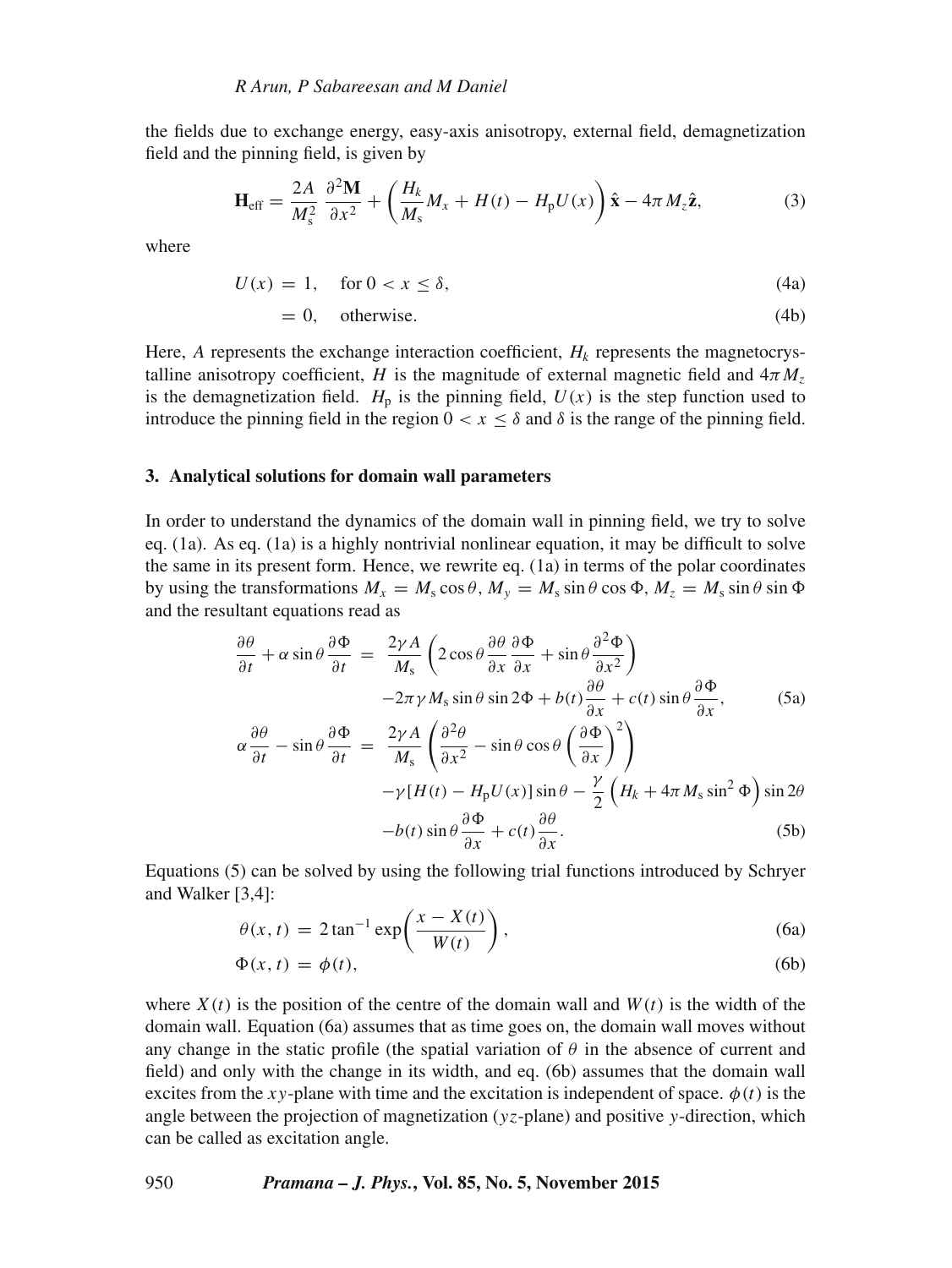On substituting  $\partial \theta / \partial t$  from eq. (5b) into eq. (5a), we get

$$
(1 + \alpha^2) \sin \theta \frac{\partial \Phi}{\partial t} = \frac{2A\gamma}{M_s} \left[ \alpha \sin \theta \frac{\partial^2 \Phi}{\partial x^2} + 2\alpha \cos \theta \frac{\partial \theta}{\partial x} \frac{\partial \Phi}{\partial x} - \frac{\partial^2 \theta}{\partial x^2} \right] + \sin \theta \cos \theta \left( \frac{\partial \Phi}{\partial x} \right)^2 \Bigg] - 2\alpha \gamma \pi M_s \sin 2\Phi \sin \theta + \frac{\gamma}{2} (H_k + 4\pi M_s \sin^2 \Phi) \sin 2\theta + \gamma [H(t) - H_p U(x)] \sin \theta + (1 + \alpha \xi) b(t) \sin \theta \frac{\partial \Phi}{\partial x} + (\alpha - \xi) b(t) \frac{\partial \theta}{\partial x}.
$$
 (7)

Similarly, by substituting  $\partial \Phi/\partial t$  from eq. (5a) into eq. (5b), we get

$$
(1 + \alpha^2) \frac{\partial \theta}{\partial t} = \frac{2A\gamma}{M_s} \left[ \sin \theta \frac{\partial^2 \Phi}{\partial x^2} + 2 \cos \theta \frac{\partial \theta}{\partial x} \frac{\partial \Phi}{\partial x} + \alpha \frac{\partial^2 \theta}{\partial x^2} - \alpha \sin \theta \cos \theta \left( \frac{\partial \Phi}{\partial x} \right)^2 \right] - 2\gamma \pi M_s \sin 2\Phi \sin \theta - \frac{\gamma \alpha}{2} \left[ H_k + 4\pi M_s \sin^2 \Phi \right] \sin 2\theta - \alpha \gamma [H(t) - H_p U(x)] \sin \theta - (\alpha - \xi) b(t) \sin \theta \frac{\partial \Phi}{\partial x} + (1 + \alpha \xi) b(t) \frac{\partial \theta}{\partial x}.
$$
 (8)

From eqs (6a) and (6b), one can derive the following identities at  $x = X$ :

$$
\theta(X,t) = \pi/2,\tag{9a}
$$

$$
\frac{\partial \theta(X,t)}{\partial x} = \frac{1}{W(t)},\tag{9b}
$$

$$
\frac{\partial^2 \theta(X,t)}{\partial x^2} = 0,\tag{9c}
$$

$$
\frac{\partial^3 \theta(X,t)}{\partial x^3} = -\frac{1}{W(t)^3},\tag{9d}
$$

$$
\frac{\partial \theta(X,t)}{\partial t} = -\frac{1}{W(t)} \left( \frac{dX}{dt} \right),\tag{9e}
$$

$$
\Phi(X,t) = \phi(t),\tag{9f}
$$

$$
\frac{\partial \Phi(X,t)}{\partial t} = \frac{\mathrm{d}\phi(t)}{\mathrm{d}t},\tag{9g}
$$

$$
\frac{\partial \Phi(X,t)}{\partial x} = \frac{\partial^2 \Phi(X,t)}{\partial x^2} = \frac{\partial^2 \Phi(X,t)}{\partial x \partial t} = 0.
$$
 (9h)

*Pramana – J. Phys.***, Vol. 85, No. 5, November 2015** 951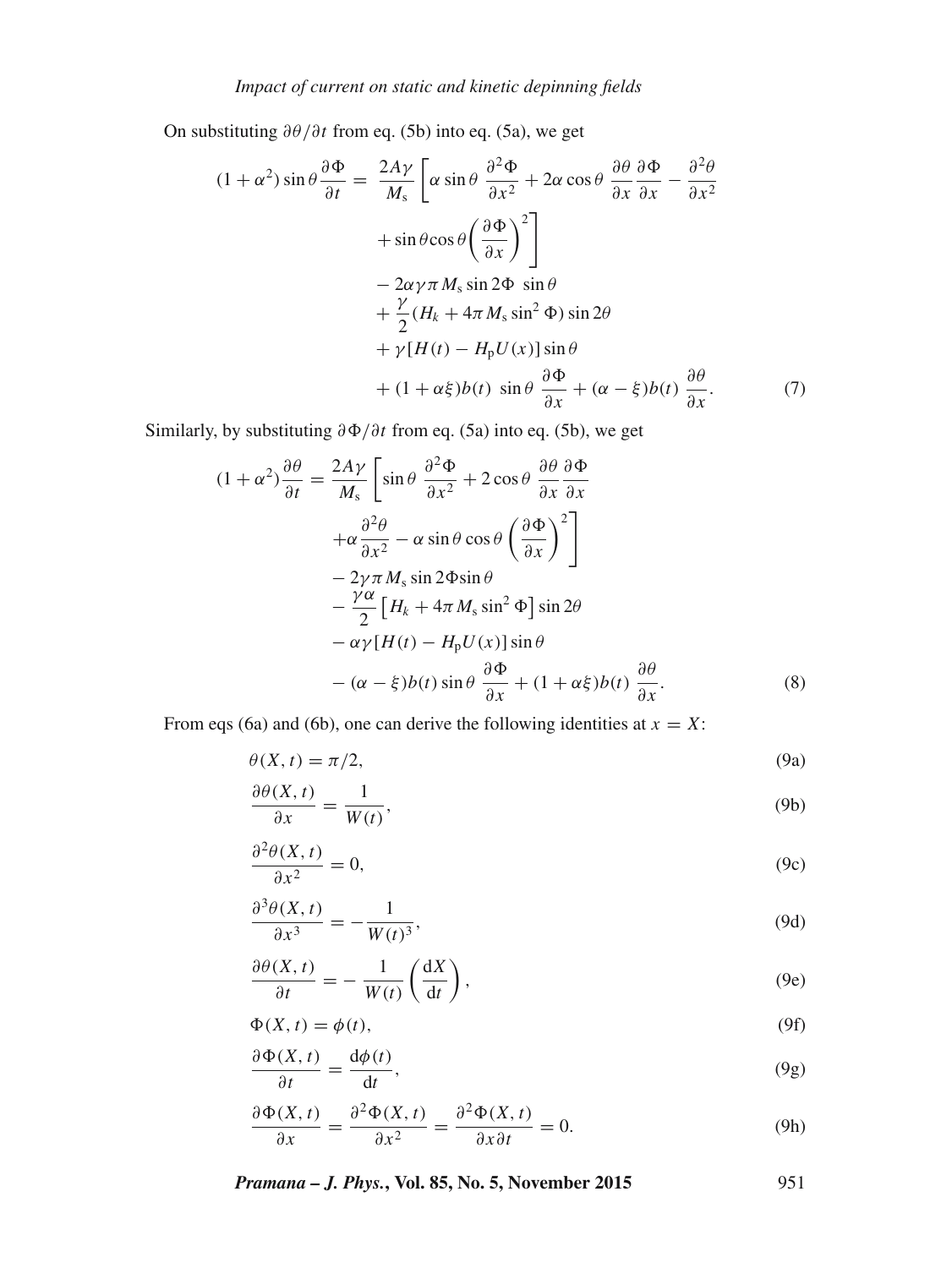The reduced form of eq. (7) is obtained by substituting  $x = X(t)$  in it. Further, it can be simplified by using the identities given in eqs (9) and we obtain

$$
(1+\alpha^2)\frac{d\phi(t)}{dt} = \gamma(H(t) - H_p U(X) - 2\pi\alpha M_s \sin 2\phi) + \frac{(\alpha-\xi)b(t)}{W(t)}.
$$
 (10)

Similarly, from eq. (8) we can derive

$$
v(t) = \frac{dX}{dt} = \frac{\gamma W(t)}{(1 + \alpha^2)} (2\pi M_s \sin 2\phi + \alpha [H(t) - H_p U(X)])
$$

$$
- b(t) \left(\frac{1 + \alpha \xi}{1 + \alpha^2}\right). \tag{11}
$$

The width of the domain wall is obtained by differentiating eq. (7) with respect to x and reducing it at  $x = X(t)$  and the reduced equation can be simplified using the identities given in eqs  $(9)$ .

$$
W(t) = W_0 \left[ 1 + (4\pi M_s / H_k) \sin^2 \phi \right]^{-1/2}.
$$
 (12)

Here,  $W_0 = \sqrt{\frac{2A}{H_k M_s}}$  is the initial width of the domain wall. Equations (10)–(12) give the variation of the excitation angle, velocity and width with respect to time respectively in the presence of current and external field as time passes. Since eqs (11) and (12) involve  $\phi$ , to find the velocity and width of the domain wall, it is needed to solve eq. (10). As eq. (10) is a highly nontrivial nonlinear evolution equation it is difficult to solve the same analytically. Hence, we solve eq. (10) numerically and the results are discussed in the forthcoming sections.

#### **4. Numerical results**

The pinning and depinning of the domain wall can be understood numerically by integrating the dynamical eq. (10) for the excitation angle  $\phi$  by using Runge-Kutta-4 algorithm with the initial conditions  $\phi(0) = 0$  and using the experimentally measured values of the material parameters for cobalt nanostripes as given by  $M_s = 14.46 \times 10^5$  A m<sup>-1</sup>,  $4\pi M_s =$  $1.8 \times 10^4$  Oe,  $A = 2 \times 10^{-11}$  J m<sup>-1</sup>,  $\gamma = 1.9 \times 10^7$  Oe<sup>-1</sup> s<sup>-1</sup>,  $H_k = 500$  Oe and  $P = 0.35$  [4]. The time-varying field and current density are taken in the following form:

$$
H(t) = (H/h)t \quad \text{for } 0 \le t \le h,
$$
\n<sup>(13a)</sup>

$$
= H' \text{ when } t > h,
$$
\n<sup>(13b)</sup>

$$
J(t) = (J'/h)t \text{ for } 0 \le t \le h,
$$
\n(13c)

$$
= J' \text{ when } t > h,
$$
\n
$$
h = 10^{-12}.
$$
\n(13d)

Equations (13) represent the external field  $H$  and the current density  $J$  in the form of linearly increasing pulse with the duration of 1 ps and after that both are maintained as constant.  $H'$  and  $J'$  can be referred to as the saturated external field and current density respectively. If the value of  $H'$  or  $J'$  is just above the static depinning value, the wall is depinned from the pinning field region and travels along the direction of the field (or)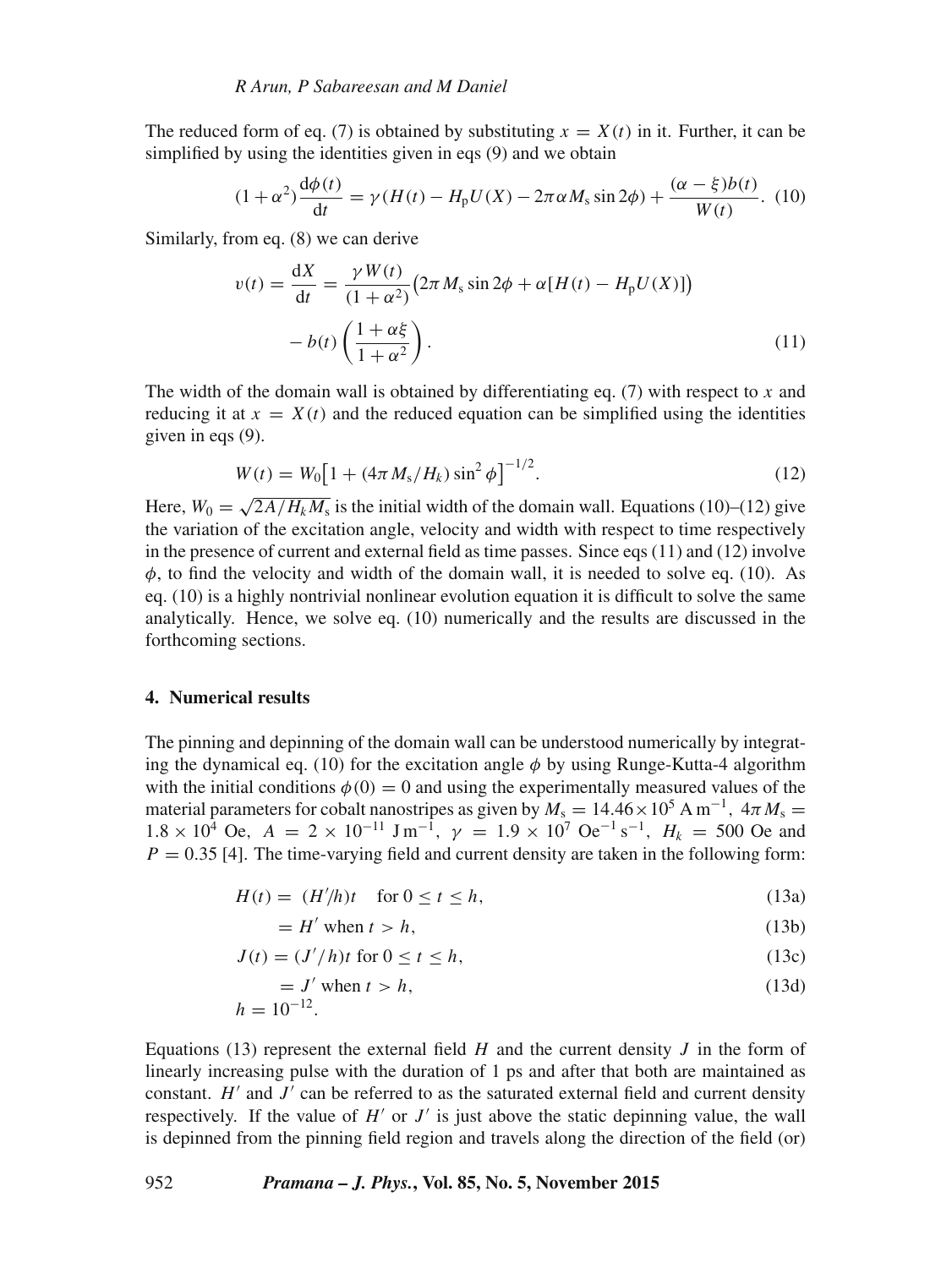along the direction opposite to the direction of the current. To avoid the nonzero initial velocity of the domain wall when it enters the pinning field region to find the static depinning field, the values of  $H$  and  $J$  are increased from zero. Otherwise, there will be no difference between the kinetic pinning and static depinning. h decides the rate of change of the field and current which has been fixed as 1 ps throughout this paper. To understand the static depinning and the kinetic depinning of the field and the current, the displacement  $X(t)$  of the domain wall is obtained numerically by applying Simpsons's  $3/8$  rule as follows:

$$
X(t) = \int_0^t v(t)dt.
$$
\n(14)

#### 4.1 *Static pinning and depinning under the field and the current*

In this section, the details of the systematic investigation of the static pinning and depinning of a domain wall in the presence of either the field or the current are discussed. Initially, the domain wall is placed at a position  $x = 0$ , just before the pinning field region  $(0 < x \le \delta)$  with a pinning field of strength  $H_p = 100$  Oe. The domain wall is moved from rest by applying a time-varying field  $H$  (saturated field:  $H'$ ) along the positive x-direction or by applying a current density  $J$  (saturated current density:  $J'$ ) along the negative x-direction. To understand whether the wall moves beyond the pinning field region or not under the field (current), the displacement of the domain wall is numerically calculated from eq. (14) for  $H'(J')$ . If the strength of the saturated field  $H'$  (or) current density  $J'$  is not sufficient to move the domain wall beyond the pinning field region, then the wall is trapped or pinned within the pinning field region created by the notch in the nanostrip.

The displacement of the wall  $X(t)$  is obtained numerically from eq. (14) for different strengths of saturated external field namely  $H' = 99.9$  Oe, 100 Oe and 100.1 Oe for a pinning field strength  $H_p = 100.0$  Oe and for a pinning field range of  $\delta = W_0 = 23.52$  nm is shown in figure 2a. When  $H' \le 100.0$  Oe, the domain wall is pinned in the pinning field region and the corresponding displacement is constant. Once the field  $H'$  is just above 100 Oe, the wall crosses the pinning field region and displaces linearly as time passes on as shown in figure 2a, which indicates that the static depinning field  $(H_{\text{sdn}})$  of the wall driven by field in the absence of current is 100 Oe and it is equal to the given pinning field strength. In a similar way, the static depinning current density  $(J_{\text{sdp}})$  is understood from figure 2b, where the plots showing displacement of the domain wall against time have been plotted for different values of saturated current density:  $J' = -58.7 \times 10^8$  A/cm<sup>2</sup>,  $-58.8 \times 10^8$  A/cm<sup>2</sup> and  $-58.9 \times 10^8$  A/cm<sup>2</sup> for  $H_p = 100$  Oe and  $\delta = 23.52$  nm. For the saturated current densities  $-58.7 \times 10^8$  A/cm<sup>2</sup> and  $-58.8 \times 10^8$  A/cm<sup>2</sup>, the wall is pinned in the pinning field region, whereas for  $J' = -58.9 \times 10^8$  A/cm<sup>2</sup>, the wall moves out of the pinning field region as shown in figure 2b. Hence, the static depinning current density  $J_{\text{sdp}}$  of the wall driven by the current when the field is absent is  $-58.8 \times 10^8$  A/cm<sup>2</sup>.

#### 4.2 *Kinetic pinning and depinning under the field and the current*

In the case of static pinning and depinning, the domain wall is moved from rest to the pinning field region whereas the kinetic pinning and depinning of the field and the current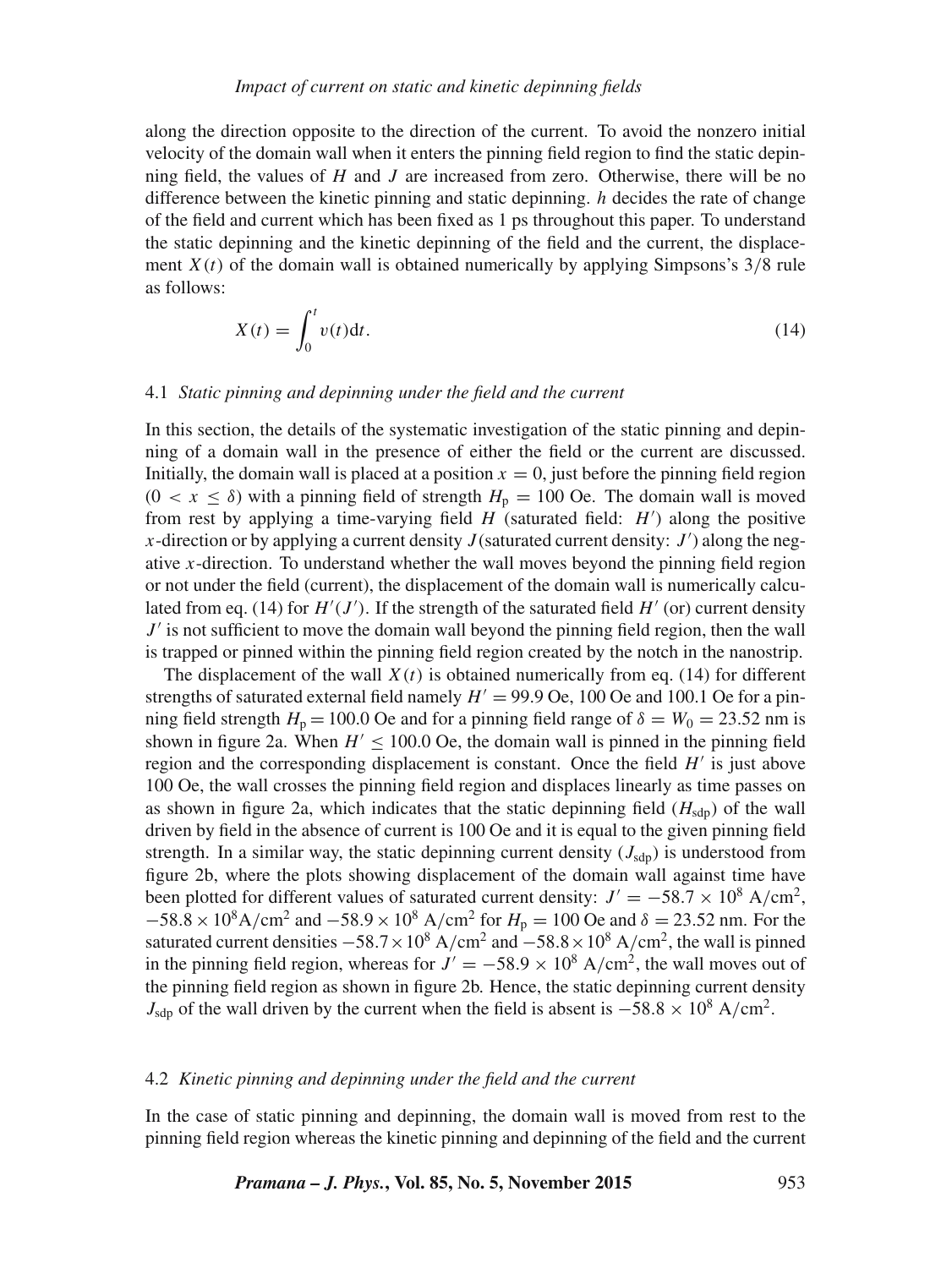

**Figure 2.** Displacement  $X(t)$  of the domain wall against time for (a) field-driven and (**b**) current-driven cases. The pinning field strength is fixed as  $H<sub>p</sub> = 100$  Oe and the range of the pinning field as  $\delta = W_0 = 23.52$  nm.

are studied by allowing the moving domain wall into the pinning field region. Therefore, the initial position of the wall is taken far away from the pinning field region along negative  $x$ -direction in such a way that the domain wall moves with constant velocity when it enters the pinning field region. The strength of the pinning field and its range are kept the same as the static case. By applying the field (current) with their saturated values of  $H'(J')$ , the domain wall starts to move and reaches the pinning field region with constant velocity. The wall would not be pinned if  $H'(J')$  is just above a threshold value, otherwise it would be pinned. This threshold value of the field and the current are referred to as kinetic depinning field ( $H_{\text{kdp}}$ ) and kinetic depinning current density ( $J_{\text{kdp}}$ ) respectively.

The displacement  $(X)$  of the domain wall vs. time plotted for the field-driven and current-driven cases, are shown in figures 3a and 3b respectively. The initial position of the domain wall is set as  $X(0) = -1000$  nm and the strength and range of the pinning field are considered as 100 Oe and  $\delta = 23.52$  nm respectively. In the absence of current, when the saturated field is equal to or below 36.7 Oe, the wall moves from  $x = -1000$  nm and settles at 0 nm where the notch (pinning field region) is located. When the saturated field  $H'$  is increased to 37.8 Oe, the domain wall moves beyond the pinning field region as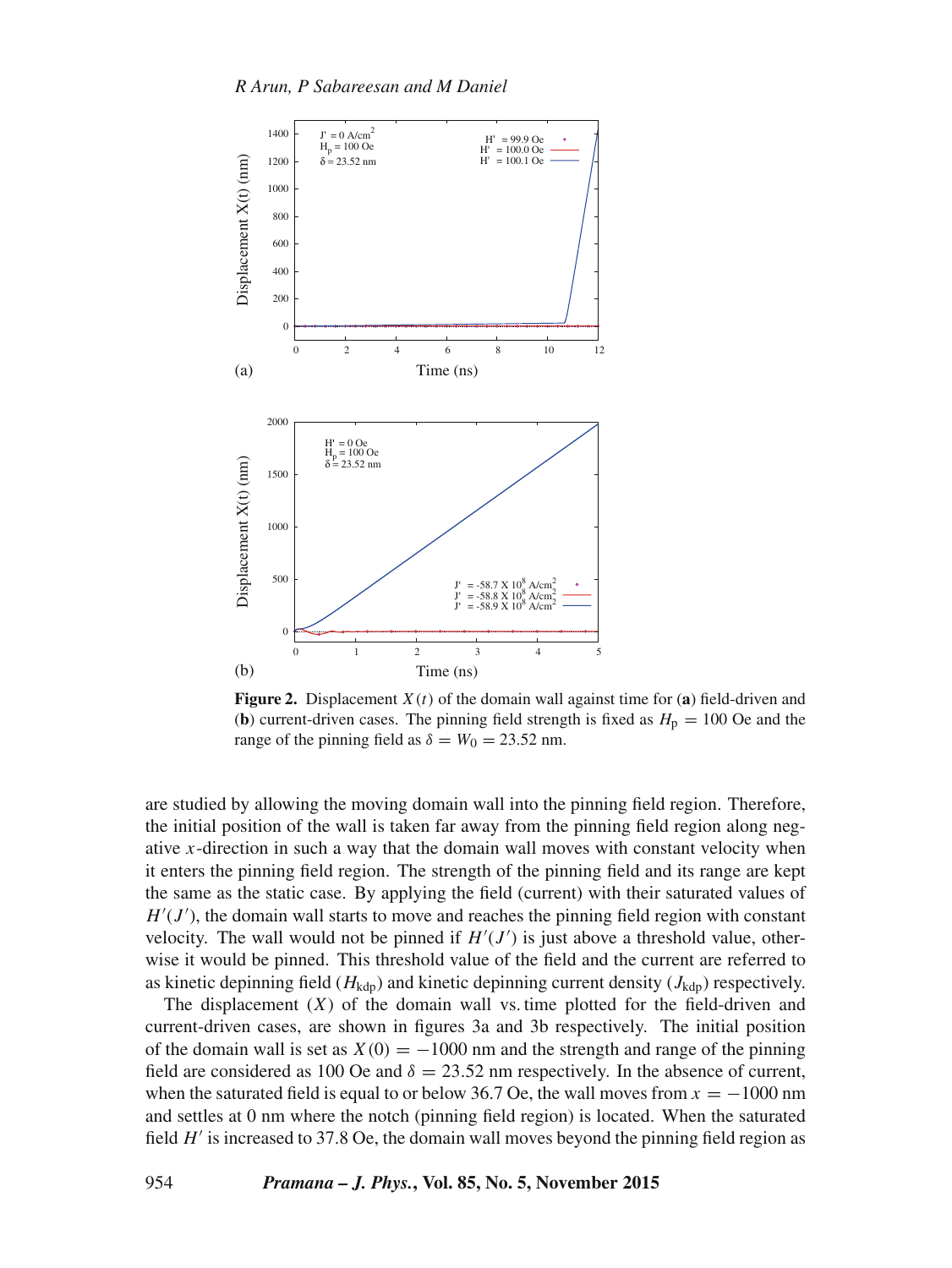

**Figure 3.** Displacement of the wall against time for (**a**) field- and (**b**) current-driven cases. The velocity of the wall with respect to the displacement (**c**) at the depinning field, (**d**) above the depinning field for the field-driven case and (**e**) at the depinning current density and (**f**) above the depinning current density for the current-driven case. The strength of the pinning field and the range are set to be  $H_p = 100$  Oe and  $\delta =$ 23.52 nm for all the plots.

shown in figure 3a. In a similar way, in the absence of the field, when the saturated current density is equal to or below  $-78.9 \times 10^8$  A/cm<sup>2</sup>, the displacement of the wall *X(t)* settles in the notch at 0 nm. When the saturated current density  $J'$  is increased to  $-79 \times 10^8$  A/cm<sup>2</sup>, the domain wall moves beyond the pinning field region as shown in figure 3b. From both these figures (3a and 3b), one can observe that the kinetic depinning field  $H_{\text{kdp}}$  and kinetic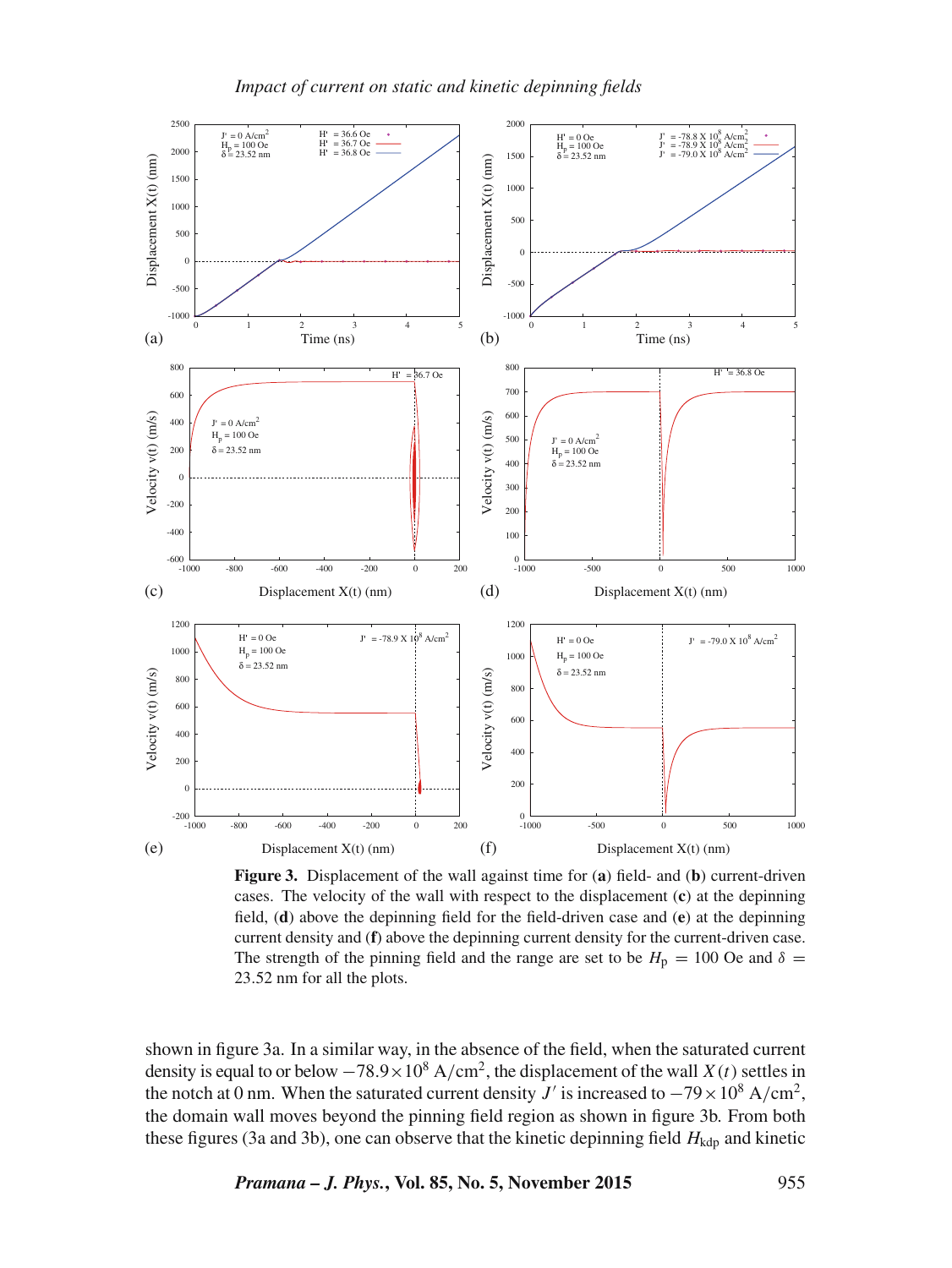depinning current density  $J_{\text{kdp}}$  are 36.7 Oe and  $-78.9 \times 10^8$  A/cm<sup>2</sup> respectively. It is interesting to observe from the static and kinetic cases, in the absence of current, that the static depinning field is greater than the kinetic depinning field, whereas in the absence of field, the static depinning current density is lower than the kinetic depinning current density.

The pinning and depinning of the moving domain wall in the pinning field region can be observed from figures 3c–3f plotted between the velocity and the displacement of the domain wall. Figures 3c and 3d respectively show the plots corresponding to the saturated fields  $H' = H_{\rm kdp}$  and  $H' > H_{\rm kdp}$  in the absence of current. When H' is equal to the kinetic depinning field (36.7 Oe), the velocity of the wall attains a constant value before reaching the pinning field region  $0 \le x \le 23.52$  nm and then it drastically drops and oscillates in the pinning field region and finally, the velocity reaches zero at  $x = 0$  nm and the domain wall comes to rest as shown in figure 3c. When the field  $H'$ is increased from 36.7 to 36.8 Oe, the velocity of the wall drops quickly when it enters the pinning field region and regains the same velocity when it comes out of the pinning field region, which is observed from figure 3d. Similarly, the velocity of the domain wall against displacement is plotted for saturated current densities equal to and above the kinetic depinning current density ( $J_{\text{kdp}} = -78.9 \times 10^8 \text{ A/cm}^2$ ) in the absence of field as shown in figures 3e and 3f respectively. Figure 3e shows that when  $J' = J_{\text{kdp}}$ , the velocity of the domain wall decreases to zero when it enters the pinning field region  $0 < x \le 23.52$ nm. When J' is just above the kinetic depinning current density ( $-79.0 \times 10^8$  A/cm<sup>2</sup>), the velocity of the domain wall decreases towards zero but it does not reach zero in the pinning field region and it retains back its velocity after crossing the pinning field region which is shown in figure 3f. The velocity of the domain wall after crossing the pinning field region is found to be 700.8 m/s for  $H' = 36.8$  Oe which is slightly above the kinetic depinning field whereas in the current-driven case the velocity is found to be 553 m/s for  $J' = -79 \times 10^8$  A/cm<sup>2</sup> which is slightly above the kinetic depinning current density. The velocity of the domain wall to cross the notch is less in the current-driven case than in the field-driven case.

## 4.3 *Effect of current on the static and kinetic depinning fields*

The variation of the kinetic depinning field  $H_{\text{kdp}}$  and the static depinning field  $H_{\text{sdp}}$  with respect to the saturated current density  $J'$  is discussed here. In order to understand the static and kinetic depinning fields numerically, the initial position of the domain wall is fixed at 0 nm and −1000 nm respectively for a fixed saturated current density. The saturated field  $H'$  is increased from 0 by an increment of 0.1 Oe. For each and every increment of H , eq. (14) is solved numerically and the values of static and kinetic depinning fields are obtained. This can also be repeated by increasing  $J'$  from 0 to  $-80 \times 10^8$  A/cm<sup>2</sup> with an increment of  $-0.5 \times 10^8$  A/cm<sup>2</sup> and the results are plotted in figure 4. For both static and kinetic pinning,  $H<sub>p</sub>$  and the range  $\delta$  are fixed as 100 Oe and 23.52 nm respectively. In the absence of current, the kinetic and static depinning fields are found to be 36.7 Oe and 100 Oe respectively. This proves that the magnitude of the static depinning field is greater than the kinetic depinning field which has been evidenced in an earlier work [23]. When the saturated current density is increased in the opposite direction of the external field, both depinning fields decrease, especially the static depinning field decreases more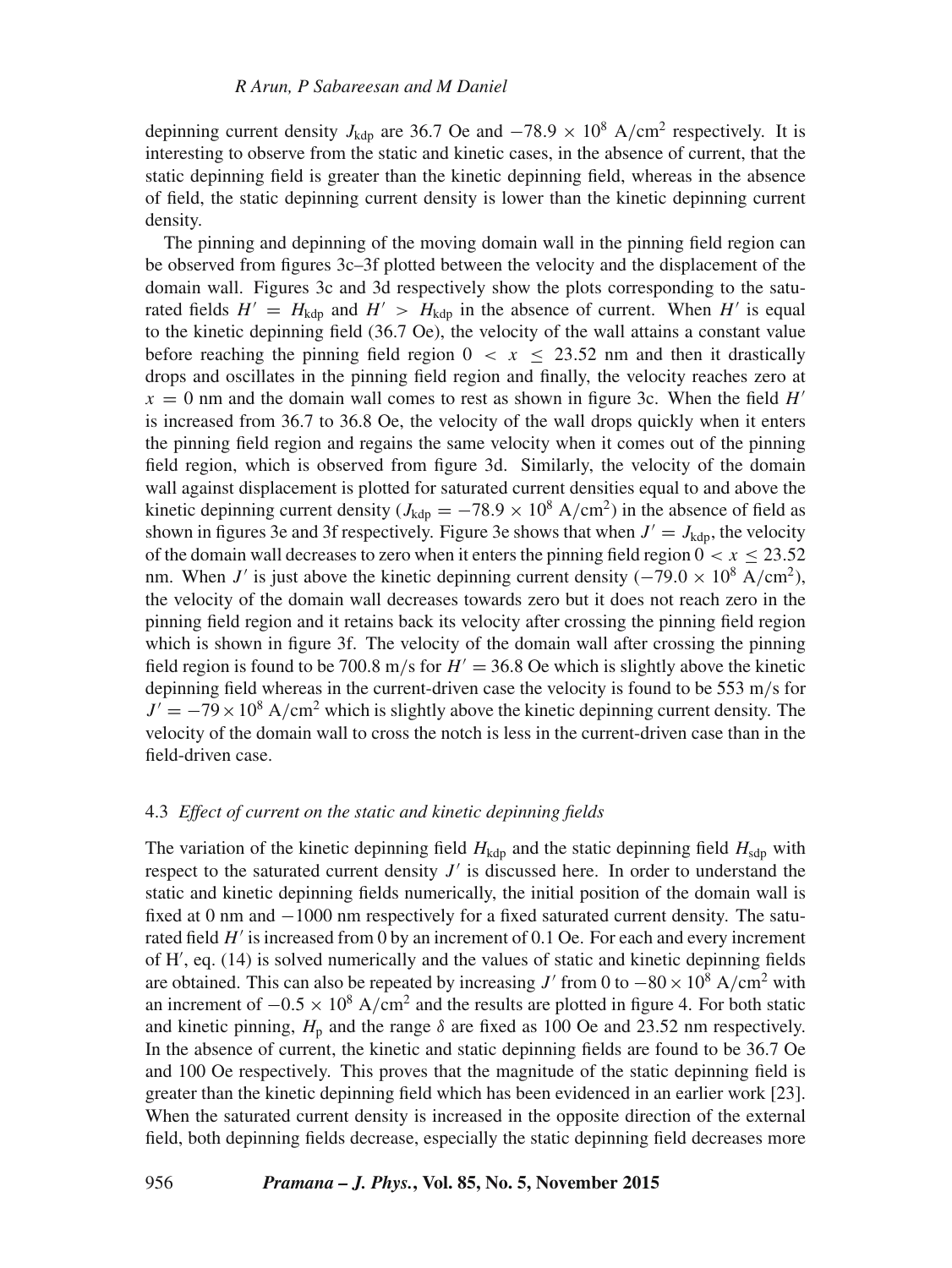

**Figure 4.** The static depinning field (red) and the kinetic depinning field (blue) with respect to the saturated current density (*J'*) with  $H_p = 100$  Oe and  $\delta = 23.52$  nm.

quickly than the kinetic depinning field. At a particular value of saturated current density  $(=-54.47 \times 10^8 \text{ A/cm}^2)$ , both the static and kinetic depinning fields get equal value  $(16.7 \text{ Oe})$  and above this value of J', the static depinning field takes a lower value than the kinetic depinning field. The decrease in static depinning field with the increase of  $|J'|$ when current is applied in the opposite direction of the field implies that a pinned domain wall can be depinned with the lower external field in the presence of current. Similarly, the decrease in kinetic depinning field implies that the moving wall can cross the notch with smaller external field in the presence of current. From figure 4, one can understand that the increase in saturated current density decreases both depinning fields, and also makes the kinetic depinning field greater than the static depinning field. For example, when  $J' = -52.0 \times 10^8$  A/cm<sup>2</sup>, the static depinning field is 25.2 Oe and the kinetic depinning field is 17.8 Oe implying that the static depinning field is greater than the kinetic depinning field. However, when  $J' = -58.0 \times 10^8$  A/cm<sup>2</sup>, the static and kinetic depinning fields are 3.5 Oe and 15.0 Oe respectively implying that the static depinning field is smaller than the kinetic depinning field. This shows that one can tune the values of static and kinetic depinning fields and make them equal by tuning the current density. Also it can be verified that the static and kinetic depinning currents are  $-58.8 \times 10^8$ A/cm<sup>2</sup> (label a) and  $-78.9 \times 10^8$  A/cm<sup>2</sup> (label b) respectively in the absence of field as shown in figure 4.

## **5. Conclusions**

In this paper, the pinning and depinning of a Neel-type transverse domain wall in the pinning field region or notch created by two symmetrical triangles are reported in the presence of the field and the current. The corresponding LLG equation with the adiabatic and non-adiabatic spin-transfer torques along with the effective field is solved analytically to derive the velocity, width and excitation angle of the domain wall. The displacement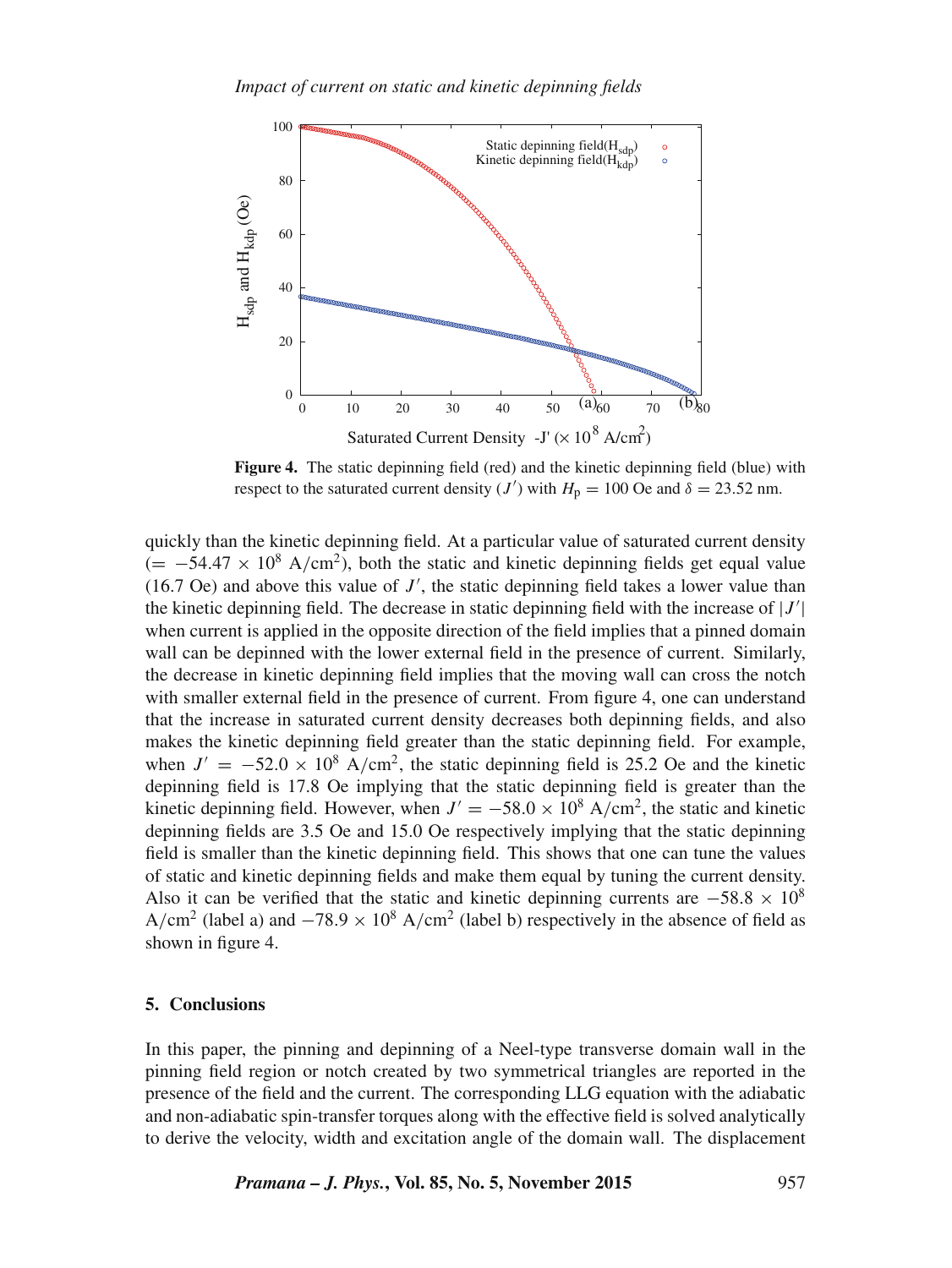of the domain wall is obtained by numerically integrating the velocity equation using Sympson's 3/8 rule. The static and kinetic depinning fields in the absence of current are found to be 100 Oe and 36.7 Oe respectively for a pinning field strength 100 Oe in the range  $0 < x \le 23.52$  nm. Also, the static and kinetic depinning current densities are found to be  $-58.8 \times 10^8$  A/cm<sup>2</sup> and  $-78.9 \times 10^8$  A/cm<sup>2</sup> respectively for the same pinning field strength and range in the absence of the field. For the field-driven case, the static depinning field is greater than the kinetic depinning field whereas for the currentdriven case, the static depinning current density is smaller than the kinetic depinning current density. The velocity of the domain wall to cross the notch is less in the currentdriven case (553 m/s) than in the field-driven case (700.8 m/s). At a particular value of the saturated current density ( $-54.5 \times 10^8$  A/cm<sup>2</sup>), both depinning fields are equal and below  $-54.5 \times 10^8$  A/cm<sup>2</sup>, the static depinning field is larger than the kinetic depinning field whereas above  $-54.5 \times 10^8$  A/cm<sup>2</sup>, the static depinning field is smaller than the kinetic depinning field. This work helps to improve the mechanism to control the motion of the domain wall by geometrical notches in ferromagnetic nanostrips.

## **Acknowledgement**

The work of MD and RA forms part of a major DST project. PS wishes to thank DST-SERB Fast track scheme for providing financial support.

#### **References**

- [1] D A Allwood, G Xiong, C C Faulkner, D Atkinson, D Petit and R P Cowburn, *Science* **309**, 1688 (2005)
- [2] S S P Parkin, M Hayashi and L Thomas, *Science* **320**, 190 (2008)
- [3] N L Schryer and L R Walker, *J. Appl. Phys.* **45**, 5406 (1974)
- [4] Z Li and S Zhang, *Phys. Re*v*. B.* **70**, 024417 (2004)
- [5] S Zhang and Z Li, *Phys. Re*v*. Lett.* **93**, 127204 (2004)
- [6] J Yang, C Nistor, G S D Beach and J L Erskine, *Phys. Re*v*. B* **77**, 014413 (2008)
- [7] K Kondou, N Ohshima, D Chiba, S Kasai, K Kobayashi and T Ono, *J. Phys.*: *Condens. Matter* **24**, 024217 (2012)
- [8] J H Ai, B F Miao, L Sun, B You, A Hu and H F Ding, *J. Appl. Phys.* **110**, 093913 (2011)
- [9] J H Franken, H J M Swagten and B Koopmans, *Nature Nanotechnol.* **7**, 499 (2012)
- [10] M A Basith, S McVitie, D McGrouther and J N Chapman, *Appl. Phys. Lett.* **100**, 232402 (2012)
- [11] D M Burn and D Atkinson, *J. Appl. Phys.* **116**, 163901 (2014)
- [12] L O'Brien, D Petit, E R Lewis, R P Cowburn, D E Read, J Sampaio, H T Zeng and A V Jausovec, *Phys. Re*v*. Lett.* **106**, 087204 (2011)
- [13] V L Mironov, O L Ermolaeva, E V Skorohodov and A Y Klimov, *Phys. Re*v*. B* **85**, 144418 (2012)
- [14] R A van Mourik, C T Rettner, B Koopmans and S S P Parkin, *J. Appl. Phys.* **115**, 17D503 (2014)
- [15] S Breitkreutz, I Eichwald, J Kiermaier, G Hiblot, G Csaba, W Porod, D Schmitt-Landsiedel and M Becherer, *J. Appl. Phys.* **115**, 17D506 (2014)
- [16] M Kläui, H Ehrke, U Rüdiger, T Kasama, R E Dunin-Borkowski, D Backes, L J Heyderman, C A F Vaz, J A C Bland, G Faini, E Cambril and W Wernsdorfer, *Appl. Phys. Lett.* **87**, 102509 (2005)